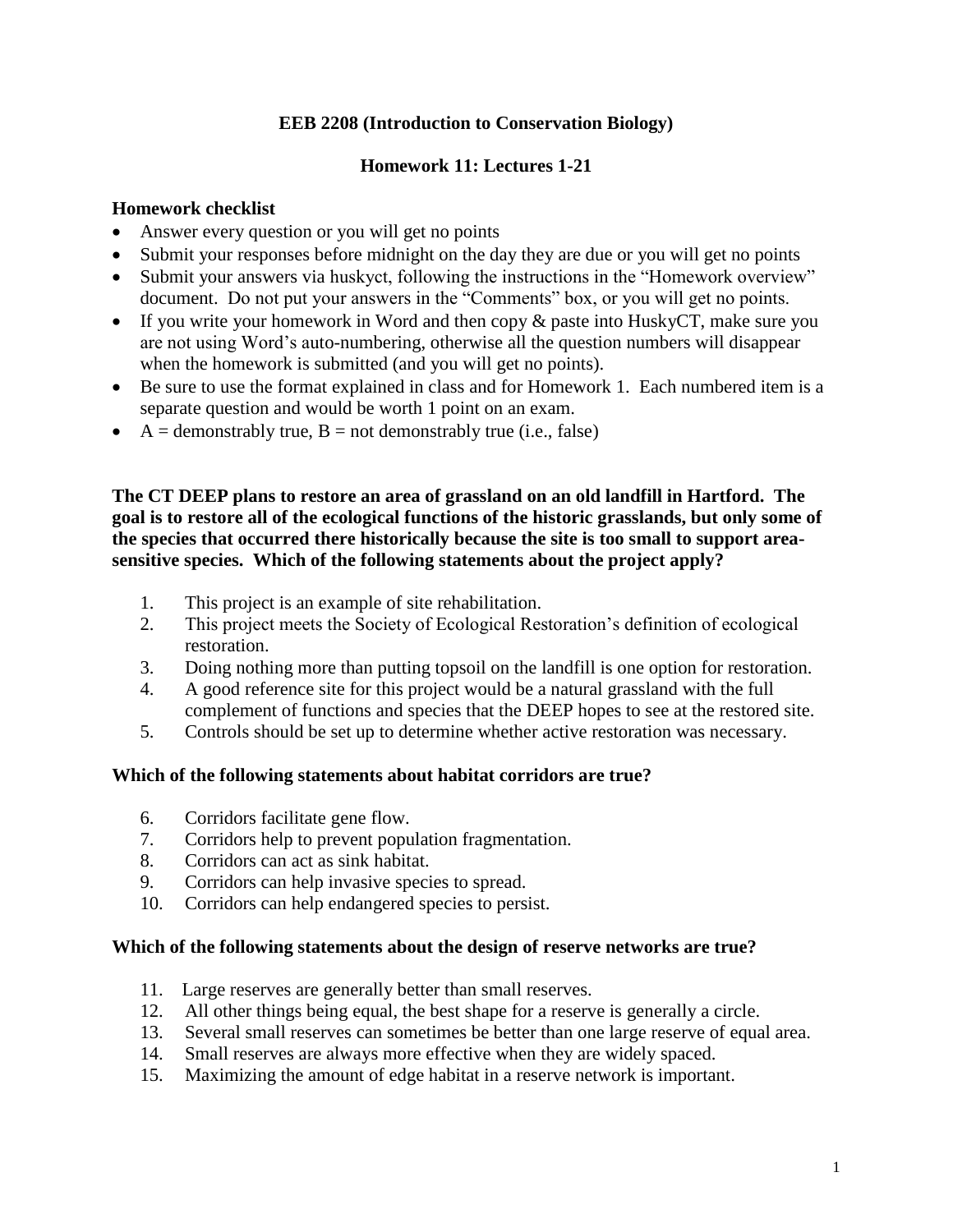**These two figures come from the paper by Fuller et al. (2010) that we read as a discussion paper. The figure on the left plots the "contribution of Australian protected areas to**  conserving vegetation types relative to their rarity  $(B_i)$ " versus the "estimated cost of **acquisition and management of the sites (C***j***)" for nearly 7000 protected areas. The figure on the right plots the "change in total area under protection … as existing protected areas are progressively replaced with more efficient sites." Which of the following statements do the figures suggest are accurate?**



- 16. Sites that provide greater conservation value tend to be more expensive
- 17. For a given cost, variation in conservation value varies across several orders of magnitude.
- 18. The dashed line in the figure on the left represents the division between sites that contribute the most conservation value for money spent and sites that should be prioritized for sale in order to generate new funds for conservation.
- 19. Replacing 2% of the currently protected areas can result in >200% increase in the protected area.
- 20. Replacing more than 2% of the currently protected areas is probably not worthwhile.

**The town of Mansfield is conducting a study of the effects of clearing invasive plants in town parks. They want to know whether using pesticides is more effective than removing plants by mechanical means. To study this question, they plan to use pesticides throughout one of their parks and mechanical methods at another. They will then measure the number of invasive plants in fifty 1-m<sup>2</sup> plots at each park and compare the two sets of numbers. Which of the following statements are accurate?**

- 21. The management treatments in this study are well replicated.
- 22. Ideally the investigators would determine which park gets which type of management, randomly.
- 23. A strength of this study is the use of controls.
- 24. A strength of this study is the absence of confounding factors.
- 25. With this study design the investigators cannot answer their question very well.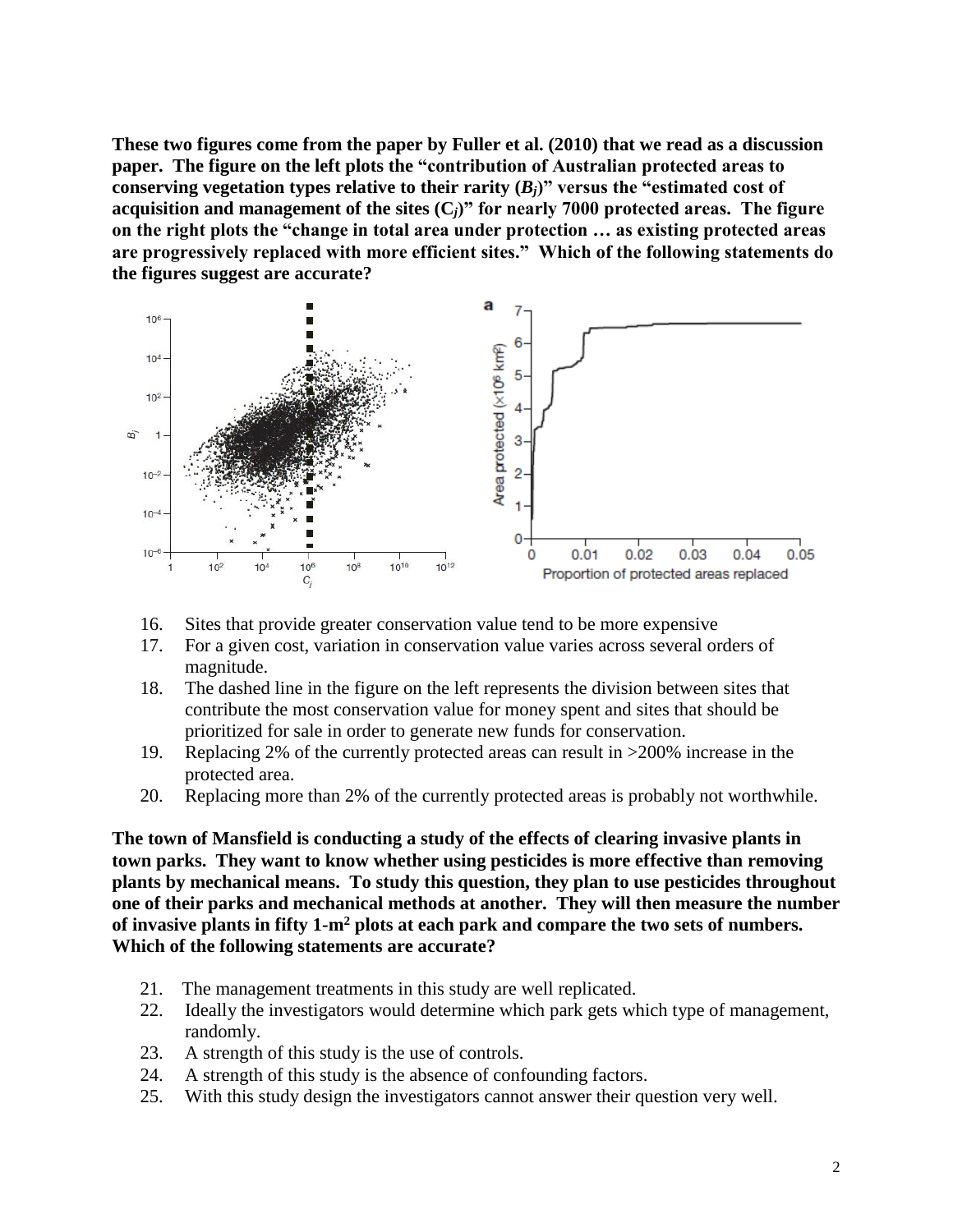**Large nest boxes are commonly used to help manage for wood ducks. Which of the following recommendations would reduce the effectiveness of using nest boxes to manage this species?** 

- 26. Clumping boxes in groups of ten.
- 27. Hiding boxes deep in the woods.
- 28. Building boxes with two compartments.
- 29. Placing boxes in a dense tangle of vegetation.
- 30. Placing boxes on tall poles in the middle of a pond.

**The figure below comes from the paper about the changes in abundance of various marine species (mostly sharks and rays). The three rows correspond to three levels in a food chain, with top predators in the top row. Each individual graph show population estimates in different years. The acronyms (NMFS, VIMS, etc.) all refer to the organizations that produced the data. Which of the statements that follow are correct?**



- 31. The figure shows population change in twelve different species.
- 32. The figure appears to illustrate a trophic cascade.
- 33. A likely explanation for the patterns shown in the figure is overharvest.
- 34. The figure illustrates the keystone species concept.
- 35. One way to increase the number of great sharks would be reverse the decline in bay scallops.